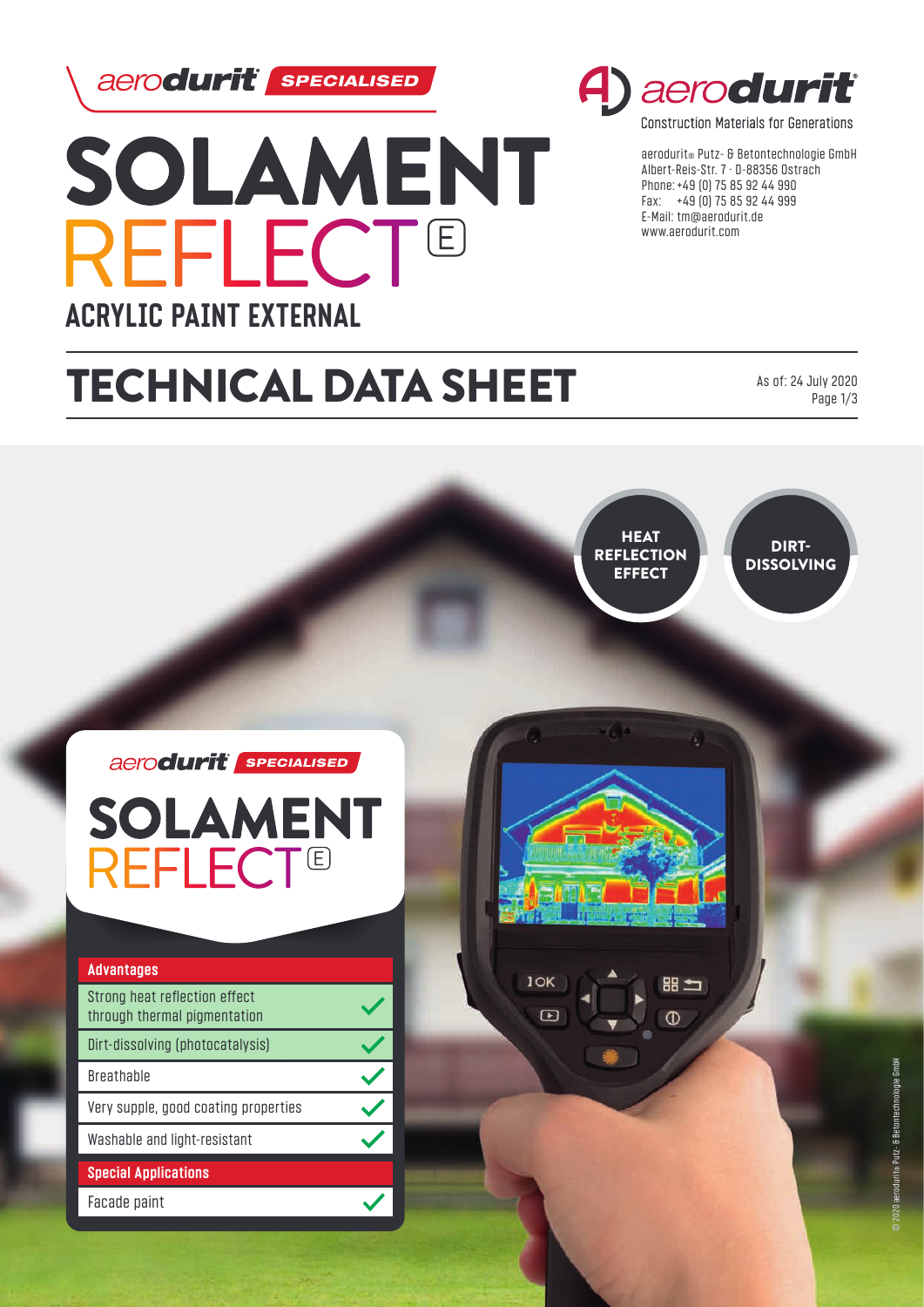aerodurit | **SPECIALISED** 





**Construction Materials for Generations** 

aerodurit® Putz- & Betontechnologie GmbH Albert-Reis-Str. 7 · D-88356 Ostrach Phone: +49 (0) 75 85 92 44 990 Fax: +49 (0) 75 85 92 44 999 E-Mail: tm@aerodurit.de www.aerodurit.com

# TECHNICAL DATA SHEET

As of: 24 July 2020 Page 2/3

**aerodurit® SOLAMENT REFLECT E is a water-based, permeable, fibre-reinforced facade paint based on plasticizer-free acrylic dispersions. Contains thermo-insulating and thermo-regulating pigments. Highly weatherproof and resistant to harmful environmental influences.**

## **PROPERTIES**

Breathable, excellent moisture- and climate-regulating properties, strong heat reflection effect, improves thermal insulation and retention values, water-repellent, dirt-dissolving (photocatalysis), environmentally friendly, washable, acid- and light-resistant, very supple with good coating properties and easy to apply.

### APPLICATION

aerodurit<sup>®</sup> SOLAMENT REFLECT E Acrylic Paint is designed for use as a heavy duty preventive measure for adverse climatic conditions. In summer, aerodurit<sup>®</sup> SOLAMENT REFLECT E reflects the heat radiation and thus reduces the heat build-up within the living space. For mineral substrates such as plaster, concrete, wood and sound old coatings as well as substrates suitable for emulsion paints (Fermacell etc.). The guidelines of VOB, part C / DIN 18363, paragraph 3 and the respective BFS leaflets must be observed.

### SUPPLY FORM

| <b>Trading Unit</b> | <b>Delivery Unit</b> |
|---------------------|----------------------|
| 15 L bucket         | 64 pcs./Euro pallet  |
| 10 L bucket         | 30 pcs./Euro pallet  |
| 115 L bucket        | 16 pcs./Euro pallet  |

#### PRODUCT YIELD

Undiluted per application from 150 ml/m², per litre 4−6m² (depending on substrate structure and absorbency). The actual consumption can be determined by means of a test coat.

### TECHNICAL DATA

| Water absorption $w24$ (kg/m <sup>2</sup> 24 h)               | 0.10                              |
|---------------------------------------------------------------|-----------------------------------|
| Water vapour permeability sd (m)                              | ca. 0.015 kg/m <sup>2</sup> 24 h  |
| Water vapour diffusion equivalents<br>air layer thickness     | ca.11m                            |
| Application temperature<br>(ambient air, object and material) | $+5^{\circ}$ C to $+30^{\circ}$ C |
| VOC threshold value                                           | Cat. $A/cWb = 40q/l$ (2010)       |
| VOC maximum content                                           | 1 <sub>q</sub> /l                 |
| Grain grade in compliance with<br>DIN EN ISO 2431             | <b>Fine</b>                       |
| Wet abrasion class in compliance<br>with DIN FN 13300         | Class <sub>2</sub>                |
| Coating ability                                               | Class <sub>2</sub>                |
| Gloss in compliance with DIN EN ISO 2813                      | Matt                              |
| Fire resistance                                               | A1 / non-combustible              |



 $\bigvee_{i=1}^n$ aerodurit<sup>®</sup> SOLAMENT REFLECT E Acrylic Paint can be applied directly after **thorough stirring**. If necessary, stir repeatedly during application. For use as a primer, can be diluted up to 5% with fresh water (for absorbent substrates − see Surface Pretreatment).



## COLOURING

White. Tint only with suitable tinting concentrates. Numerous factory-made colour tints derived from the NCS colour system are available.



### NOTES AND PRECAUTIONS

Carefully cover the area around the surface to be coated. Wear gloves and safety goggles (not glasses). Avoid skin and eye contact. Remove splashes immediately with plenty of water. Clean tools thoroughly with water immediately after use. Do not use in direct sunlight, rain, strong wind, when there is a risk of frost or a relative humidity above 80 %. Always use paint from the same batch to achieve a uniform appearance. Do not mix with other colours.